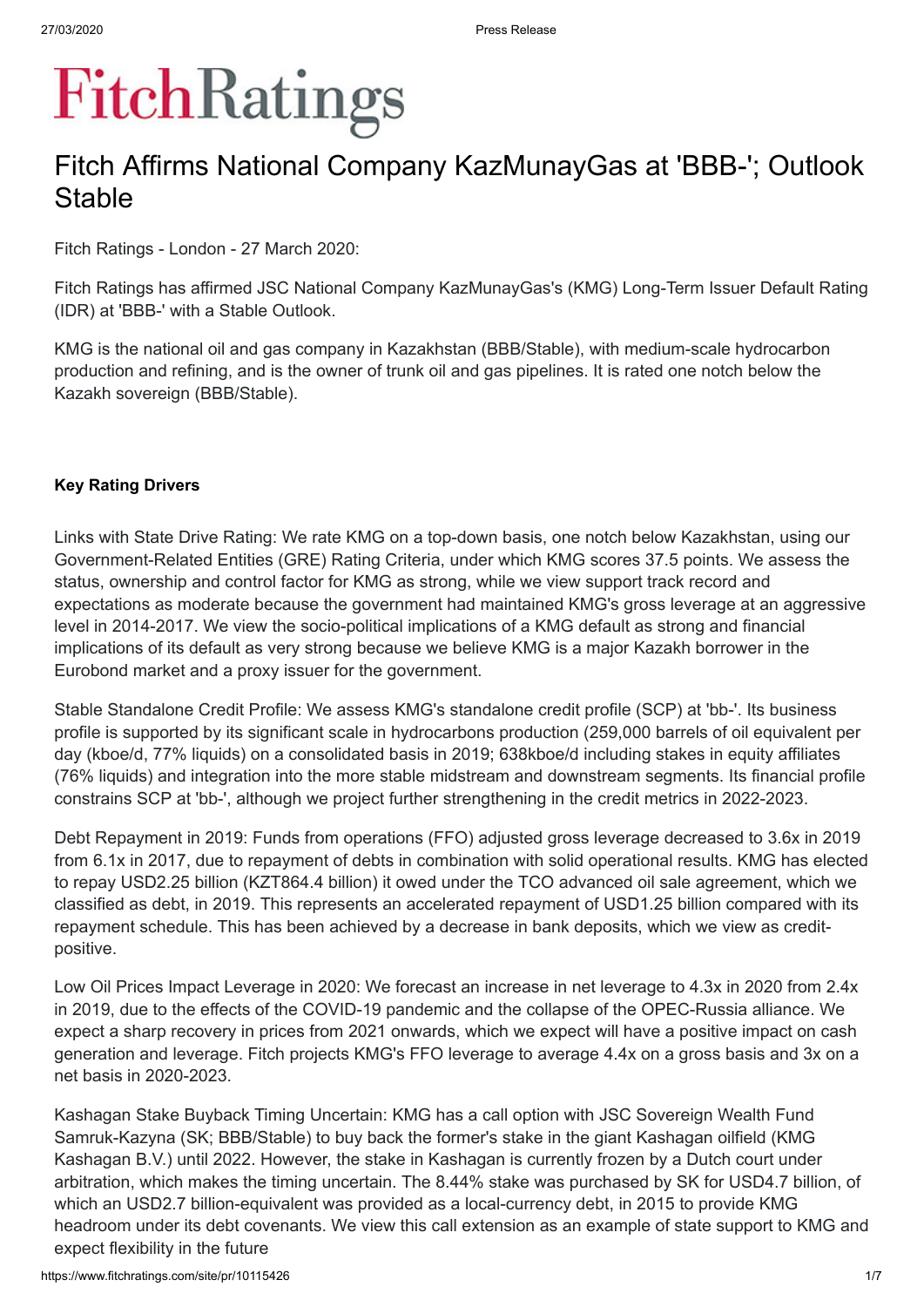Megaprojects Set to Boost Volumes: KMG has stakes in the three internationally developed giant upstream projects in Kazakhstan: TengizChevrOil (TCO; 20% stake; 651kb/d production in 2019), Karachaganak (10%; 218kb/d) and Kashagan (8.44%; 301kb/d). TCO is currently undergoing expansion to increase output by 260kb/d by 2022, while Kashagan has been increasing production volumes since its launch in 4Q16 and reached around 400kb/d liquids production in January 2020. Two additional rounds of future Kashagan development may lead to an increase in the field's output to 500kb/d in the medium term with significantly lower capex requirements than in the initial development stage.

Muted Outlook for Dividend Inflow: We forecast modest dividends from KMG's equity affiliates in 2020-2023, averaging at KZT207 billion p.a. (USD0.5 billion) versus KZT380 billion (USD2.4 billion) p.a. in 2012-2014. The modest dividend, despite large production volumes attributable to affiliates and reasonable oil prices, is due to the expansionary project at TCO. We expect no dividends from Kashagan in 2020-2022 as KMG Kashagan B.V., KMG's 50% associate with 16.88% of the project, will use its free cash flow to repay USD1.5 billion long-term oil prepayment that we view as debt. We estimate that dividends received by KMG should grow significantly around 2022-2023, due to higher payments from TCO unless oil prices remain low.

#### **Derivation Summary**

KMG is Kazakhstan's national oil and gas company, with medium-scale hydrocarbon production and refining, and is the owner of trunk oil and gas pipelines. Its 2019 production was nearly 259kboe/d, or 638kboe/d including its share in equity affiliates. It accounts for about 26% of domestic oil production including its share of production in affiliates, and owns most of the refining capacity in the country and key pipeline infrastructure. KMG is broadly comparable to State Oil Company of the Azerbaijan Republic (SOCAR, BB+/Stable) in operational profile, but KMG has significantly higher hydrocarbon production from equity affiliates. KMG's financial profile is stronger than SOCAR's.

KMG's rating is notched down once from the sovereign rating because it scores 37.5 points under our GRE Rating Criteria. The score is comparable to those of Argentina's YPF S.A. (CCC), Petroleos Mexicanos (PEMEX, BB+/Negative), SOCAR and Indian Oil Corporation (BBB-/Stable), which also have strong ties with the sovereign.

No country ceiling constraint or operating environment influence affected KMG's ratings.

#### **Key Assumptions**

Fitch's Key Assumptions within our Rating Case for the Issuer

-Brent oil price of USD41/bbl in 2020, USD48/bbl in 2021, USD53/ bbl in 2022 and USD55/bbl thereafter;

-Average exchange rate of KZT424 per USD in 2020, KZT453 in 2021, KZT441 thereafter;

-Flat oil and gas production by subsidiaries;

-No dividends from Kashagan in 2020-2023;

-Improved profitability in the downstream segment in 2020-2021 relative to 2017 due to higher refining fees;

-Capex averaging KZT630 billion per annum in 2020-2023; and

-No significant asset acquisitions or disposals in 2020-2023.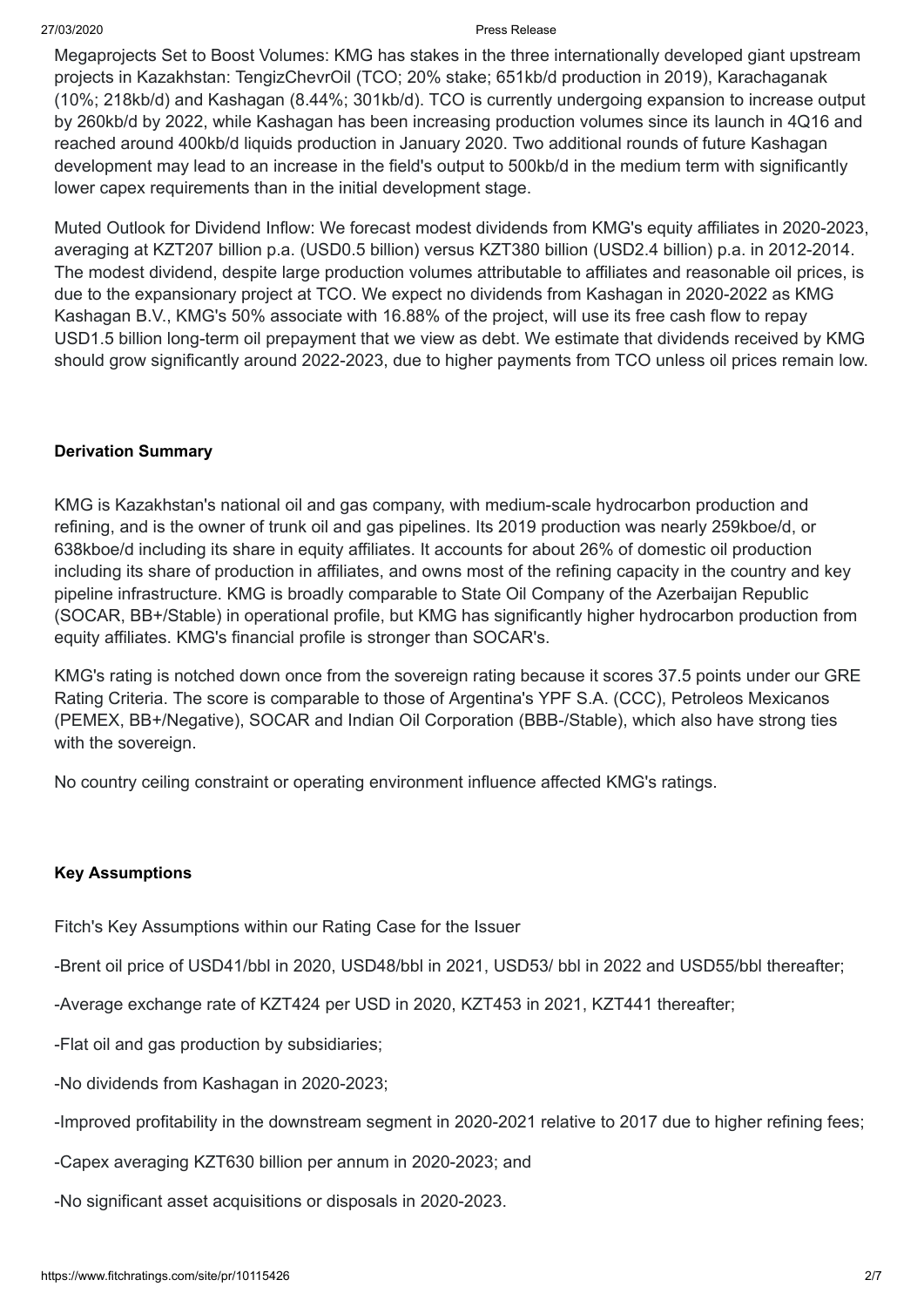#### **RATING SENSITIVITIES**

Developments That May, Individually or Collectively, Lead to Positive Rating Action

- A sovereign upgrade.
- Stronger ties between Kazakhstan and KMG.
- Improvement in KMG's SCP, including FFO-adjusted gross leverage sustainably below 4x.

Developments That May, Individually or Collectively, Lead to Negative Rating Action

- A sovereign downgrade by more than one notch while assuming stable SCP of KMG.
- Weaker ties between Kazakhstan and KMG.
- Substantial weakening of standalone credit profile.

For the sovereign rating of Kazakhstan, Fitch outlined the sensitivities listed below in the Rating Action Commentary dated 21 February 2020.

The following risk factors individually, or collectively, could trigger positive rating action:

- Improved governance indicators and strengthening of the policy framework to enhance its predictability and effectiveness.

- Sustainable improvement in the health of the banking sector, e.g. demonstrated by improved financial intermediation and asset quality.

- Improvement in the economy's and public finances' resilience to commodity price shocks through economic diversification.

The following factors, individually or collectively, could result in negative rating action:

- Policies that widen the fiscal deficit or undermine monetary policy credibility.

- Materialisation of additional significant contingent liabilities from the banking sector on the public sector balance sheet.

#### **Liquidity and Debt Structure**

Strong Liquidity, Foreign-Exchange Debt: At 31 December 2019, KMG's short-term debt of roughly KZT253 billion would have been fully covered by unrestricted cash and short-term investments, which amounted to KZT1,426 billion. At end-2019, 77% of KMG's cash and deposits and 93% of the company's debt was denominated in US dollars.

Emphasis on Gross Metrics: We put more emphasis on KMG's gross leverage due to risks associated with the availability of cash held at Kazakh banks. Historically, KMG has relied on external debt to finance capex. It has gradually decreased the share of cash and deposits held at low-rated domestic banks over the past eight years while the percentage of funds at high-rated international banks has significantly increased. Continuation of KMG's policy resulting in a larger part of the company's liquidity being held at strong banks may prompt Fitch to focus on net, rather than gross, leverage metrics.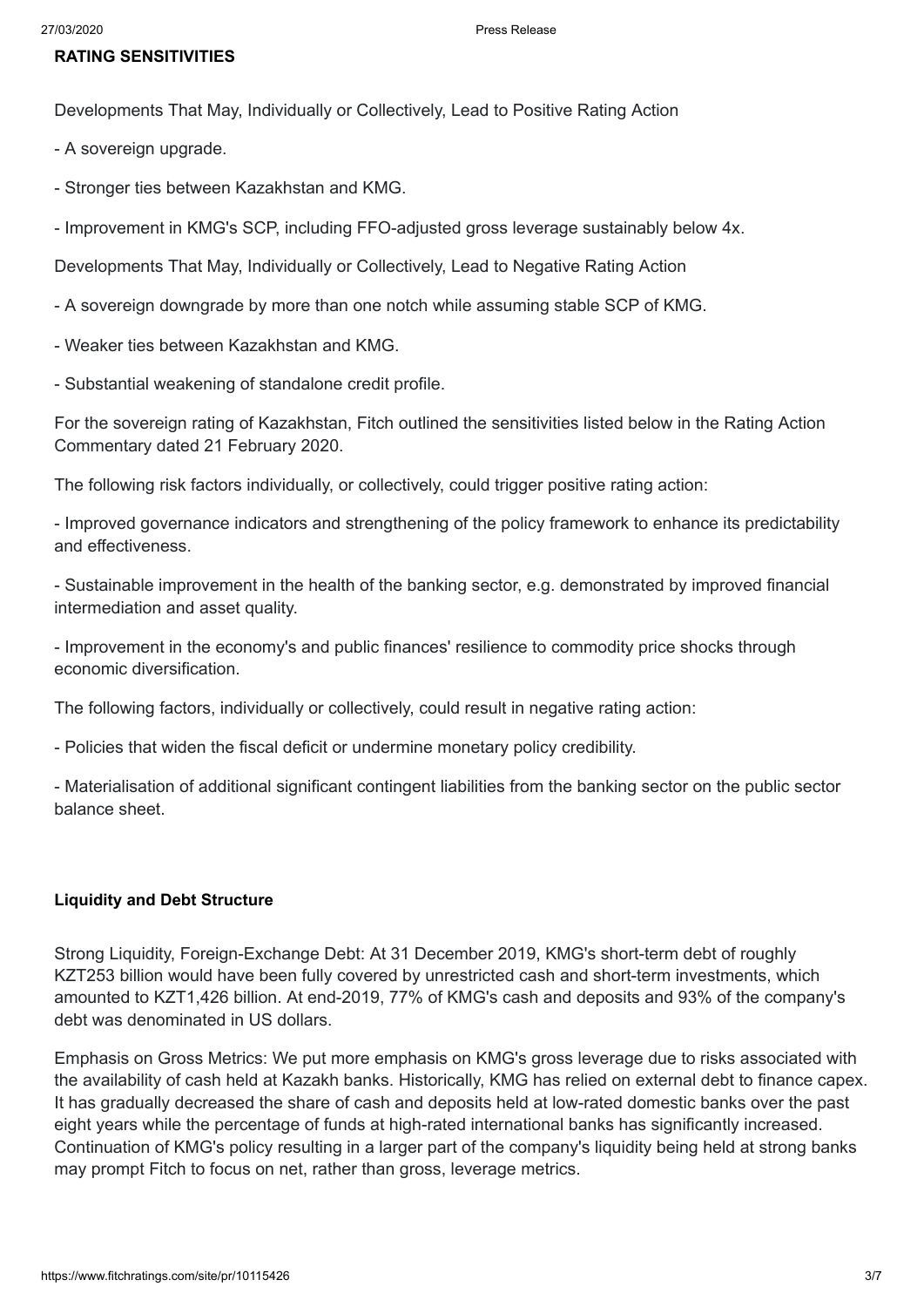#### **Summary of Financial Adjustments**

- Fitch treats the long-term prepayments for oil deliveries from Vitol as debt. Associated interest payments are added to KMG's interest charge.

- Fitch included the full amount of USD684 million loan guarantee provided to Beineu-Shymkent Pipeline LLP, KMG's JV, in debt at end-2019.

- Fitch adjusted KMG's debt by adding 6x the annual operating lease expense.

- Fitch removed KZT50 billion of cash pledged as loan collateral from KMG's readily available cash.

#### **ESG Considerations**

ESG issues are credit neutral or have only a minimal credit impact on the entity(ies), either due to their nature or the way in which they are being managed by the entity(ies). For more information on Fitch's ESG Relevance Scores, visit [www.fitchratings.com/esg.](https://www.fitchratings.com/esg)

| <b>ENTITY/DEBT</b>                                | <b>RATING</b>                   | <b>PRIOR</b> |
|---------------------------------------------------|---------------------------------|--------------|
| <b>JSC National Company</b><br><b>KazMunayGas</b> | LT IDR<br>BBB- O<br>Affirmed    | <b>BBB-O</b> |
|                                                   | ST IDR<br>IF3<br>Affirmed       | lF3          |
|                                                   | LC LT IDR<br>BBB- O<br>Affirmed | <b>BBB-O</b> |
| senior unsecured                                  | LT<br>BBB-<br>Affirmed          | BBB-         |

#### RATING ACTIONS

Additional information is available on www.fitchratings.com

#### **FITCH RATINGS ANALYSTS**

Primary Rating Analyst Maria Yakushina Director +44 20 3530 1315 Fitch Ratings Ltd 30 North Colonnade, Canary Wharf London E14 5GN

Secondary Rating Analyst Niels Vanden Bussche, CFA Senior Analyst +49 69 768076 276

Committee Chairperson Dmitry Marinchenko, CFA, ACCA Senior Director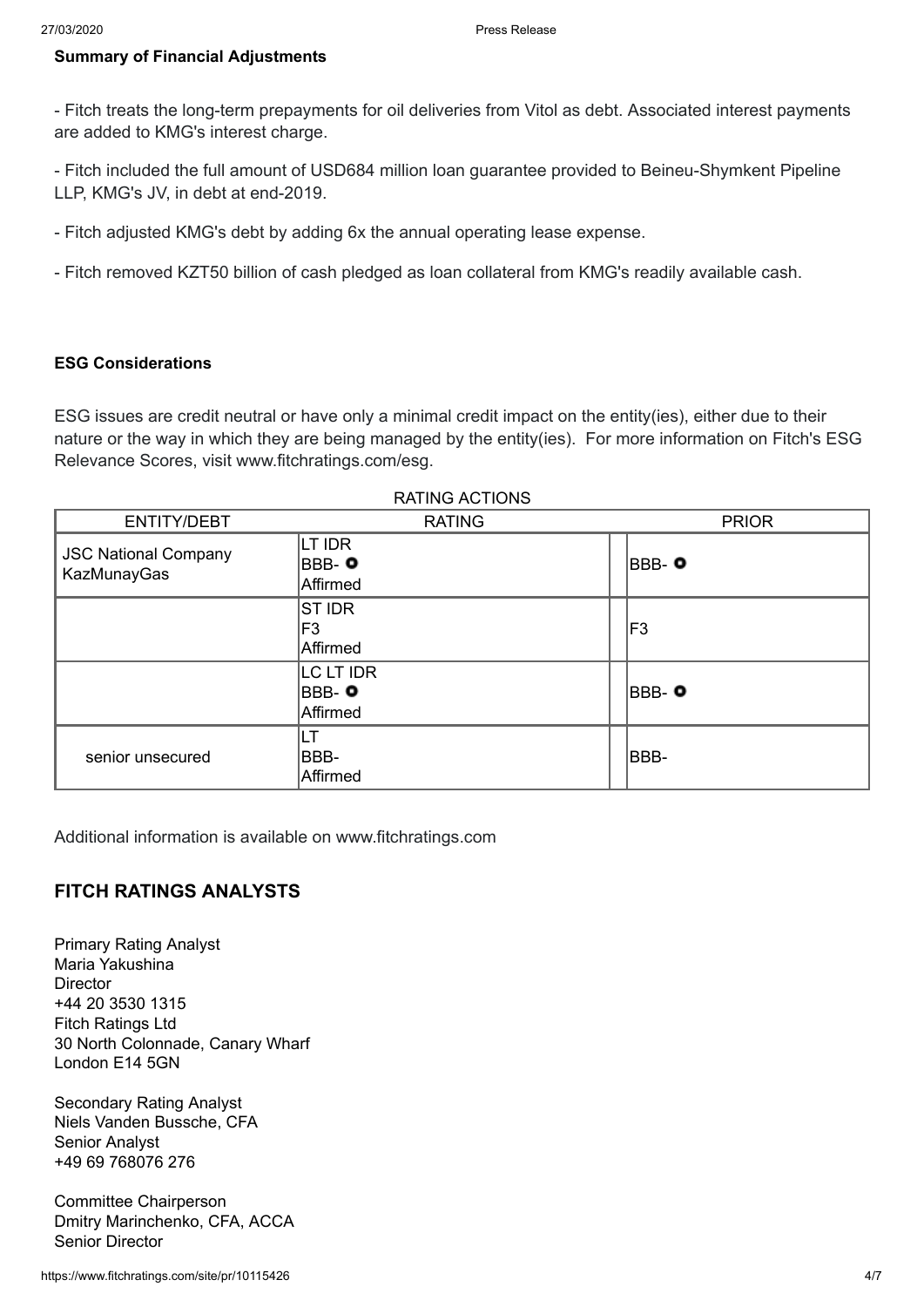#### **MEDIA CONTACTS**

Adrian Simpson London +44 20 3530 1010 adrian.simpson@thefitchgroup.com

#### **Applicable Criteria**

Sector [Navigators](https://www.fitchratings.com/site/re/10023790) (pub. 23 Mar 2018) [Corporate](https://www.fitchratings.com/site/re/10062582) Rating Criteria (pub. 19 Feb 2019) [Government-Related](https://www.fitchratings.com/site/re/10099139) Entities Rating Criteria (pub. 13 Nov 2019) [Short-Term](https://www.fitchratings.com/site/re/10112342) Ratings Criteria (pub. 06 Mar 2020)

#### **Additional Disclosures**

[Dodd-Frank](https://www.fitchratings.com/site/dodd-frank-disclosure/10115426) Rating Information Disclosure Form Solicitation Status [Endorsement](https://www.fitchratings.com/site/regulatory) Policy

#### **DISCLAIMER**

ALL FITCH CREDIT RATINGS ARE SUBJECT TO CERTAIN LIMITATIONS AND DISCLAIMERS. PLEASE READ THESE LIMITATIONS AND DISCLAIMERS BY FOLLOWING THIS LINK: [HTTPS://WWW.FITCHRATINGS.COM/UNDERSTANDINGCREDITRATINGS](https://www.fitchratings.com/UNDERSTANDINGCREDITRATINGS). IN ADDITION, THE FOLLOWING https://www.fitchratings.com/site/dam/jcr:6b03c4cd-611d-47ec-b8f1- 183c01b51b08/Rating%20Definitions%20-%203%20May%202019%20v3%206-11-19.pdf DETAILS FITCH'S RATING DEFINITIONS FOR EACH RATING SCALE AND RATING CATEGORIES, INCLUDING DEFINITIONS RELATING TO DEFAULT. PUBLISHED RATINGS, CRITERIA, AND METHODOLOGIES ARE AVAILABLE FROM THIS SITE AT ALL TIMES. FITCH'S CODE OF CONDUCT, CONFIDENTIALITY, CONFLICTS OF INTEREST, AFFILIATE FIREWALL, COMPLIANCE, AND OTHER RELEVANT POLICIES AND PROCEDURES ARE ALSO AVAILABLE FROM THE CODE OF CONDUCT SECTION OF THIS SITE. DIRECTORS AND SHAREHOLDERS RELEVANT INTERESTS ARE AVAILABLE AT [HTTPS://WWW.FITCHRATINGS.COM/SITE/REGULATORY](https://www.fitchratings.com/site/regulatory). FITCH MAY HAVE PROVIDED ANOTHER PERMISSIBLE SERVICE TO THE RATED ENTITY OR ITS RELATED THIRD PARTIES. DETAILS OF THIS SERVICE FOR RATINGS FOR WHICH THE LEAD ANALYST IS BASED IN AN EU-REGISTERED ENTITY CAN BE FOUND ON THE ENTITY SUMMARY PAGE FOR THIS ISSUER ON THE FITCH WEBSITE.

### **COPYRIGHT**

Copyright © 2020 by Fitch Ratings, Inc., Fitch Ratings Ltd. and its subsidiaries. 33 Whitehall Street, NY, NY 10004. Telephone: 1-800-753-4824, (212) 908-0500. Fax: (212) 480-4435. Reproduction or retransmission in whole or in part is prohibited except by permission. All rights reserved. In issuing and maintaining its ratings and in making other reports (including forecast information), Fitch relies on factual information it receives from issuers and underwriters and from other sources Fitch believes to be credible. Fitch conducts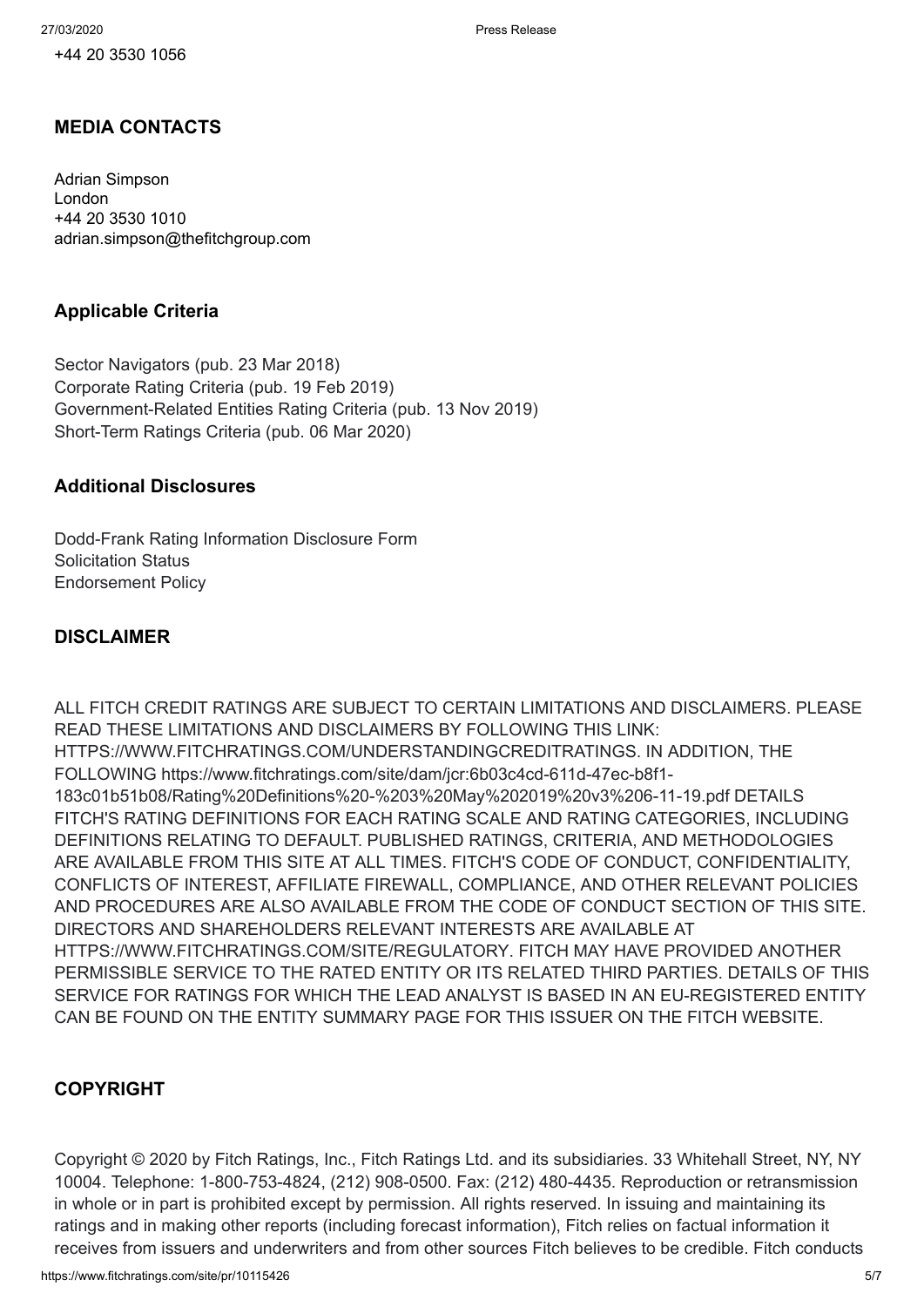a reasonable investigation of the factual information relied upon by it in accordance with its ratings methodology, and obtains reasonable verification of that information from independent sources, to the extent such sources are available for a given security or in a given jurisdiction. The manner of Fitch's factual investigation and the scope of the third-party verification it obtains will vary depending on the nature of the rated security and its issuer, the requirements and practices in the jurisdiction in which the rated security is offered and sold and/or the issuer is located, the availability and nature of relevant public information, access to the management of the issuer and its advisers, the availability of pre-existing third-party verifications such as audit reports, agreed-upon procedures letters, appraisals, actuarial reports, engineering reports, legal opinions and other reports provided by third parties, the availability of independent and competent third- party verification sources with respect to the particular security or in the particular jurisdiction of the issuer, and a variety of other factors. Users of Fitch's ratings and reports should understand that neither an enhanced factual investigation nor any third-party verification can ensure that all of the information Fitch relies on in connection with a rating or a report will be accurate and complete. Ultimately, the issuer and its advisers are responsible for the accuracy of the information they provide to Fitch and to the market in offering documents and other reports. In issuing its ratings and its reports, Fitch must rely on the work of experts, including independent auditors with respect to financial statements and attorneys with respect to legal and tax matters. Further, ratings and forecasts of financial and other information are inherently forward-looking and embody assumptions and predictions about future events that by their nature cannot be verified as facts. As a result, despite any verification of current facts, ratings and forecasts can be affected by future events or conditions that were not anticipated at the time a rating or forecast was issued or affirmed.

The information in this report is provided "as is" without any representation or warranty of any kind, and Fitch does not represent or warrant that the report or any of its contents will meet any of the requirements of a recipient of the report. A Fitch rating is an opinion as to the creditworthiness of a security. This opinion and reports made by Fitch are based on established criteria and methodologies that Fitch is continuously evaluating and updating. Therefore, ratings and reports are the collective work product of Fitch and no individual, or group of individuals, is solely responsible for a rating or a report. The rating does not address the risk of loss due to risks other than credit risk, unless such risk is specifically mentioned. Fitch is not engaged in the offer or sale of any security. All Fitch reports have shared authorship. Individuals identified in a Fitch report were involved in, but are not solely responsible for, the opinions stated therein. The individuals are named for contact purposes only. A report providing a Fitch rating is neither a prospectus nor a substitute for the information assembled, verified and presented to investors by the issuer and its agents in connection with the sale of the securities. Ratings may be changed or withdrawn at any time for any reason in the sole discretion of Fitch. Fitch does not provide investment advice of any sort. Ratings are not a recommendation to buy, sell, or hold any security. Ratings do not comment on the adequacy of market price, the suitability of any security for a particular investor, or the tax-exempt nature or taxability of payments made in respect to any security. Fitch receives fees from issuers, insurers, guarantors, other obligors, and underwriters for rating securities. Such fees generally vary from US\$1,000 to US\$750,000 (or the applicable currency equivalent) per issue. In certain cases, Fitch will rate all or a number of issues issued by a particular issuer, or insured or guaranteed by a particular insurer or guarantor, for a single annual fee. Such fees are expected to vary from US\$10,000 to US\$1,500,000 (or the applicable currency equivalent). The assignment, publication, or dissemination of a rating by Fitch shall not constitute a consent by Fitch to use its name as an expert in connection with any registration statement filed under the United States securities laws, the Financial Services and Markets Act of 2000 of the United Kingdom, or the securities laws of any particular jurisdiction. Due to the relative efficiency of electronic publishing and distribution, Fitch research may be available to electronic subscribers up to three days earlier than to print subscribers.

For Australia, New Zealand, Taiwan and South Korea only: Fitch Australia Pty Ltd holds an Australian financial services license (AFS license no. 337123) which authorizes it to provide credit ratings to wholesale clients only. Credit ratings information published by Fitch is not intended to be used by persons who are retail clients within the meaning of the Corporations Act 2001

Fitch Ratings, Inc. is registered with the U.S. Securities and Exchange Commission as a Nationally Recognized Statistical Rating Organization (the "NRSRO"). While certain of the NRSRO's credit rating subsidiaries are listed on Item 3 of Form NRSRO and as such are authorized to issue credit ratings on behalf of the NRSRO (see <https://www.fitchratings.com/site/regulatory>), other credit rating subsidiaries are